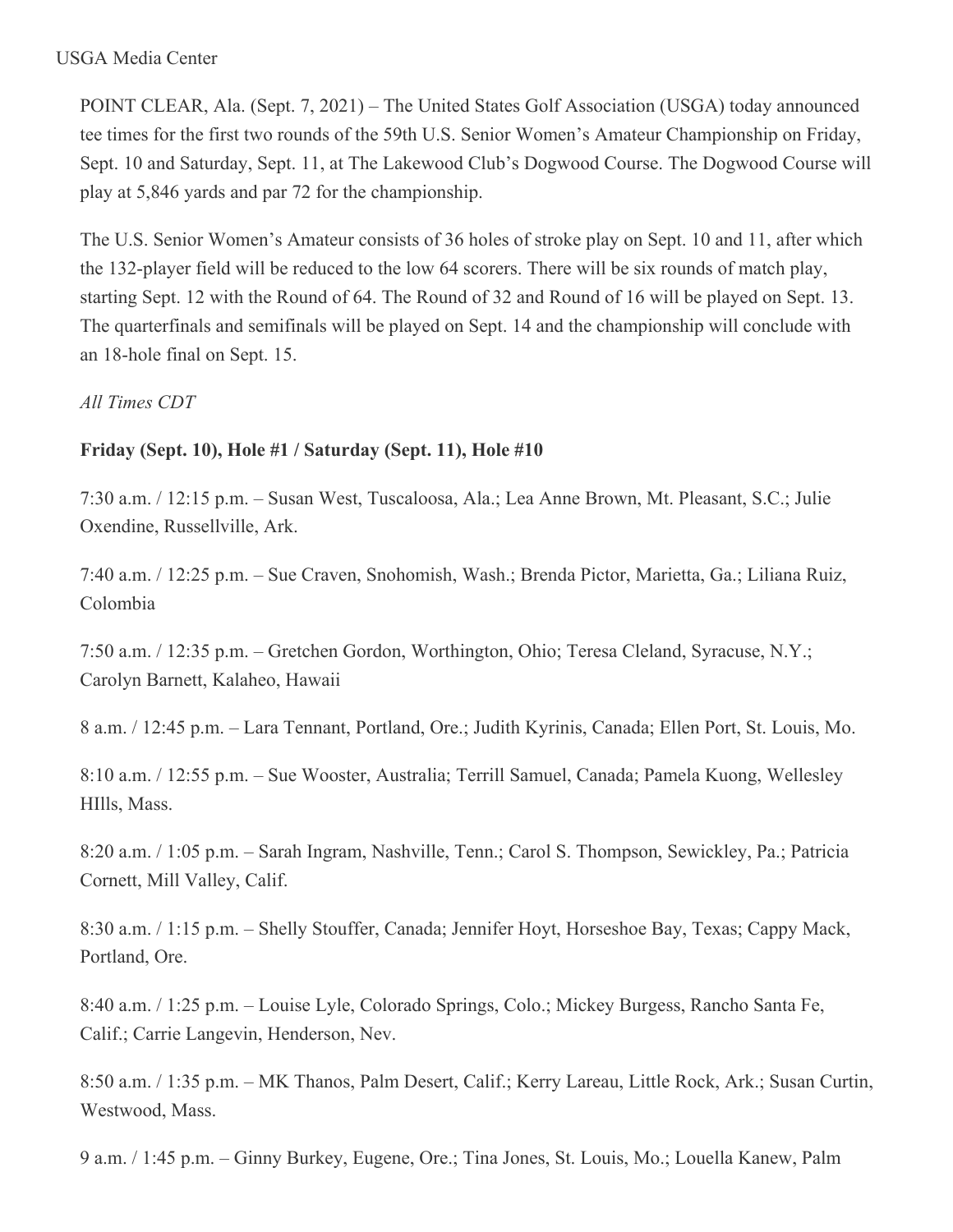Beach, Fla.

9:10 a.m. / 1:55 p.m. – Itsuko Moridaira, Japan; Fay Chen, Huntington Beach, Calif.; Joanna Staton, McKinney, Texas

## **Friday (Sept. 10), Hole #10 / Saturday (Sept. 11), Hole #1**

7:30 a.m. / 12:15 p.m. – Patricia Ehrhart, Birmingham, Ala.; Judy Penman, Oro Valley, Ariz.; Marianne Springer, Wellington, Fla.

7:40 a.m. / 12:25 p.m. – Hui Chong Dofflemyer, Belvidere, Ill.; Adrienne MacLean, Tequesta, Fla.; Jayne Pardus, Charleston, S.C.

7:50 a.m. / 12:35 p.m. – Lisa Morrissett, Indianapolis, Ind.; Kay Daniel, Covington, La.; Amy Kennedy, York, Pa.

8 a.m. / 12:45 p.m. – Karen Garcia, Cool, Calif.; Terri Frohnmayer, Meridian, Idaho; Mina Hardin, Mexico

8:10 a.m. / 12:55 p.m. – Sherry Herman, Palm Beach Gardens, Fla.; Anna Schultz, Heath, Texas; Carolyn Creekmore, Ponte Vedra Beach, Fla.

8:20 a.m. / 1:05 p.m. – Susan Cohn, Palm Beach Gardens, Fla.; Jane Fitzgerald, Kensington, Md.; Alexandra Frazier, North Palm Beach, Fla.

8:30 a.m. / 1:15 p.m. – Angie Friedrich, Rancho Murieta, Calif.; Julie Massa, Holt, Mich.; Jen Holland, Guilford, Conn.

8:40 a.m. / 1:25 p.m. – Gigi Higgins, Cape Coral, Fla.; Donna Benford, Linden, Mich.; Sherry Wright, Oxnard, Calif.

8:50 a.m. / 1:35 p.m. – Shelly Liddick, Bellevue, Neb.; Sandra Turbide, Canada; Kimbra Benson, Leonardtown, Md.

9 a.m. / 1:45 p.m. – Betsy Aldrich, Minnetonka, Minn.; Debbie Johnson, Stamford, Conn.; Kristen Henderson, Auburn, Mass.

9:10 a.m. / 1:55 p.m. – Brenda Williams, Scottsdale, Ariz.; Shelly Haywood, Huntington Beach, Calif.; Laura Leszczynski, Saint Mary's, Iowa

# **Friday (Sept. 10), Hole #1 / Saturday (Sept. 11), Hole #10**

12:15 p.m. / 7:30 a.m. – Theresa Mahlik, Madison, Ala.; Wendy Ohlmeyer, Ladera Ranch, Calif.; Anita Venner, Vero Beach, Fla.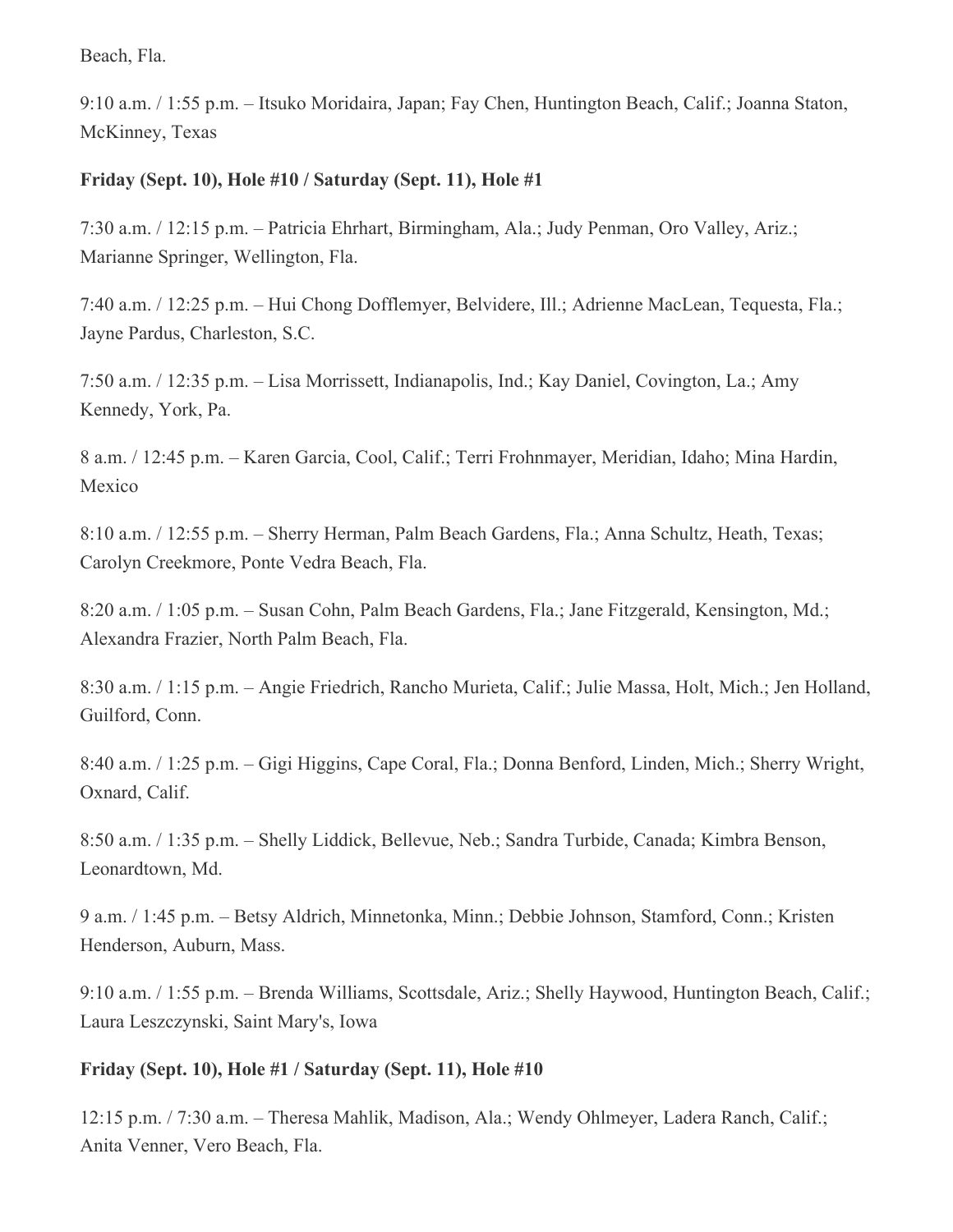12:25 p.m. / 7:40 a.m. – Heather Penn, Northfield, Ill.; Joann Ferrieri, Lake Worth, Fla.; Nancy Beck, Dallas, Texas

12:35 p.m. / 7:50 a.m. – Kelly Morris, Franklin, Tenn.; Tracy Welch, Winchester, Mass.; Lin Culver, Palm Coast, Fla.

12:45 p.m. / 8 a.m. – Tara Fleming, Jensen Beach, Fla.; Kim Keyer-Scott, Bonita Springs, Fla.; Robyn Puckett, Australia

12:55 p.m. / 8:10 a.m. – Kathy Hartwiger, Birmingham, Ala.; Martha Leach, Hebron, Ky.; Lynne Cowan, Rocklin, Calif.

1:05 p.m. / 8:20 a.m. – Corey Weworski, Carlsbad, Calif.; Amber Marsh Elliott, Greensboro, N.C.; Tina Barker, Fairfield, Calif.

1:15 p.m. / 8:30 a.m. – Sylvie Van Molle, Belgium; Christine Petit Martin, France; Mary Jane Hiestand, Naples, Fla.

1:25 p.m. / 8:40 a.m. – Courtney Myhrum, Pittsburgh, Pa.; Lydia Shell, Danville, Calif.; Akemi Nakata Khaiat, Japan

1:35 p.m. / 8:50 a.m. – Lisa Ferrante, Discovery Bay, Calif.; Cindy Gilkeson, Sugarland, Texas; Tama Caldabaugh, Ponte Vedra Beach, Fla.

1:45 p.m. / 9 a.m. – Patty Moore, Pinehurst, N.C.; Loraine Jones, Newtown Square, Pa.; Kim Eaton, Mesa, Ariz.

1:55 p.m. / 9:10 a.m. – Carrie Jacobson, Kirkland, Wash.; Angie Whitley Coleman, Wilmington, Del.; Lisa Mcgill, Philadelphia, Pa.

### **Friday (Sept. 10), Hole #10 / Saturday (Sept. 11), Hole #1**

12:15 p.m. / 7:30 a.m. – Lea Green, McCalla, Ala.; Leslie Elkins, Roswell, Ga.; Kelley Nittoli, San Antonio, Texas

12:25 p.m. / 7:40 a.m. – Dori Eastwood, Lexington, Ky.; Adele Peterson, Eden Prairie, Minn.; Agnes Yamauchi, Hilo, Hawaii

12:35 p.m. / 7:50 a.m. – Joan Gardner, Alexandria, Va.; Stephenie Harris, Furlong, Pa.; Brenda Kuehn, Asheville, N.C.

12:45 p.m. / 8 a.m. – Laura Coble, Augusta, Ga.; Amy Ellertson, Free Union, Va.; Sally Krueger, San Francisco, Calif.

12:55 p.m. / 8:10 a.m. – Mimi Hoffman, Alexandria, Va.; Maria M Castillo Dolagaray, Spain; Suzi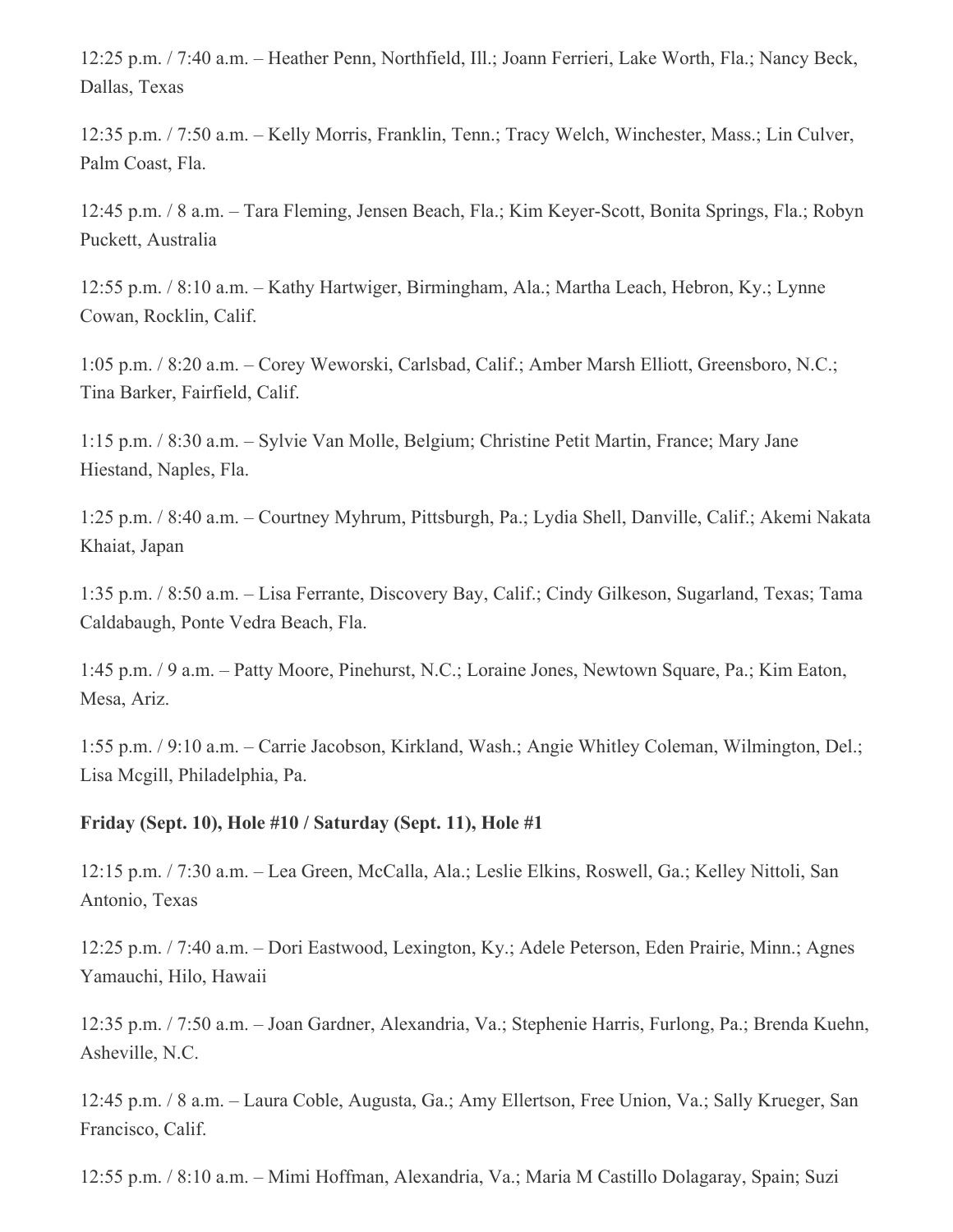Spotleson, Canton, Ohio

1:05 p.m. / 8:20 a.m. – Marilyn Hardy, Magnolia, Texas; Maria De Orueta, Spain; Beatriz Arenas, Guatemala

1:15 p.m. / 8:30 a.m. – Martha Linscott, Mission Hills, Kan.; Shirley Vaughn, Canton, Ohio; Therese Quinn, Jacksonville, Fla.

1:25 p.m. / 8:40 a.m. – Sherri Buster, Lexington, Ky.; Edwina Mckay, Scottsdale, Ariz.; Pam Prescott, Piedmont, S.C.

1:35 p.m. / 8:50 a.m. – Maggie Leef, Pewaukee, Wis.; Rosie Cook, Bend, Ore.; Young Hwa Kim, Kaneohe, Hawaii

1:45 p.m. / 9 a.m. – Teresa A. Fisher, Eagle River, Alaska; Jamie Hoffmann, Escondido, Calif.; Anna Morales, Peru

1:55 p.m. / 9:10 a.m. – Colette Rosenberg, Pacific Palisades, Calif.; Danielle Lee, Concord, Mass.; Andrea Miller, Keswick, Va.

### **The Lakewood Club (Dogwood Course) Hole By Hole**

| Hole 1 2 3 4 5 6 7 8 9                          |           |         |  |                              |                |                |                | <b>Total</b> |
|-------------------------------------------------|-----------|---------|--|------------------------------|----------------|----------------|----------------|--------------|
| Par                                             |           |         |  | $5 \t 4 \t 3 \t 4 \t 5 \t 4$ | $\overline{4}$ | 3 <sup>7</sup> | $\overline{4}$ | 36           |
| Yards 476 324 137 338 477 347 310 148 351 2,908 |           |         |  |                              |                |                |                |              |
|                                                 |           |         |  |                              |                |                |                |              |
|                                                 |           |         |  |                              |                |                |                |              |
| Hole                                            | <b>10</b> |         |  | 11 12 13 14 15 16 17 18      |                |                |                | <b>Total</b> |
| Par                                             |           | 4 4 5 3 |  | $4 \quad 4 \quad 5$          |                | $\mathfrak{Z}$ | $\overline{4}$ | 36           |

*Note: Yardages subject to change.*

#### **About the USGA**

The USGA is a nonprofit organization that celebrates, serves and advances the game of golf. Founded in 1894, we conduct many of golf's premier professional and amateur championships, including the